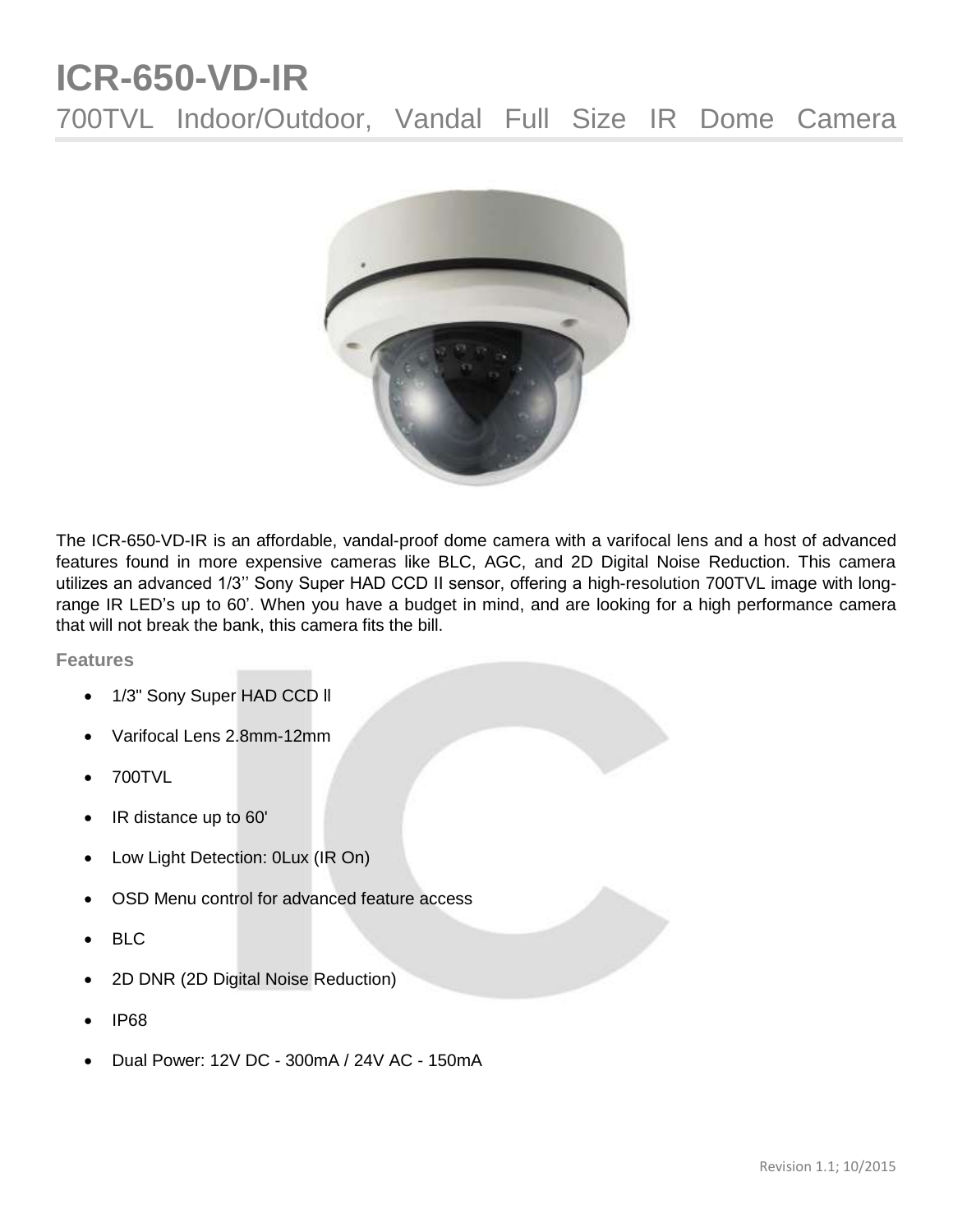

## **ICR-650-VD-IR**

## **Specifications**

| <b>Model</b>                        | <b>ICR-650-VD-IR</b>                                                                |
|-------------------------------------|-------------------------------------------------------------------------------------|
| <b>Camera</b>                       |                                                                                     |
| Image Sensor                        | 1/3" SONY Super HAD CCD II                                                          |
| <b>TVL</b>                          | <b>700TVL</b>                                                                       |
| <b>Total Pixels</b>                 | 811(H)×508(V)                                                                       |
| <b>Effective Pixels</b>             | 768(H)×494(V)                                                                       |
| <b>Scanning System</b>              | 2:1 Interlace                                                                       |
| S/N Ratio                           | $>$ 50dB                                                                            |
| Frequency                           | 15.734kHz (H), 59.94Hz (V)                                                          |
| Video Output                        | 1.0V p-p $75\Omega$                                                                 |
| Min. Illumination                   | 0Lux (IR On)                                                                        |
| <b>White Balance</b>                | ATW1 / ATW2 / AWC→SET / MANUAL Adjustable                                           |
| <b>Electronic Shutter Speed</b>     | Auto / Manual; 1/60sec ~ 1/100,000sec                                               |
| OSD                                 | Built-In                                                                            |
| <b>Backlight Compensation</b>       | Off / BLC / HLC Selectable                                                          |
| <b>AGC (Auto Gain Control)</b>      | Low / Middle / High / Off Selectable                                                |
| 2D DNR (2D Digital Noise Reduction) | On / Off                                                                            |
| Day & Night                         | Auto / Color / BW / Ext                                                             |
| <b>Motion Detection</b>             | Off / On (Motion size: 28x15, 4 Area)                                               |
| Privacy                             | Off / On (8 Zone)                                                                   |
| <b>Image Conversion</b>             | On / Off                                                                            |
| <b>Sharpness</b>                    | Adjustable                                                                          |
| Lens                                | 2.8-12mm Auto Varifocal                                                             |
| General                             |                                                                                     |
| Power                               | Dual Power 12V DC / 24V AC                                                          |
| <b>Operating Temperature</b>        | $-14^{\circ}$ F ~ 122 $^{\circ}$ F/-25 $^{\circ}$ C ~ 50 $^{\circ}$ C; 30% ~ 80% RH |
| IR LED Range                        | $60' \sim 75"$                                                                      |
| <b>Dimension</b>                    | Ф5.43"×3.69"/Ф138mm×93.76mm                                                         |